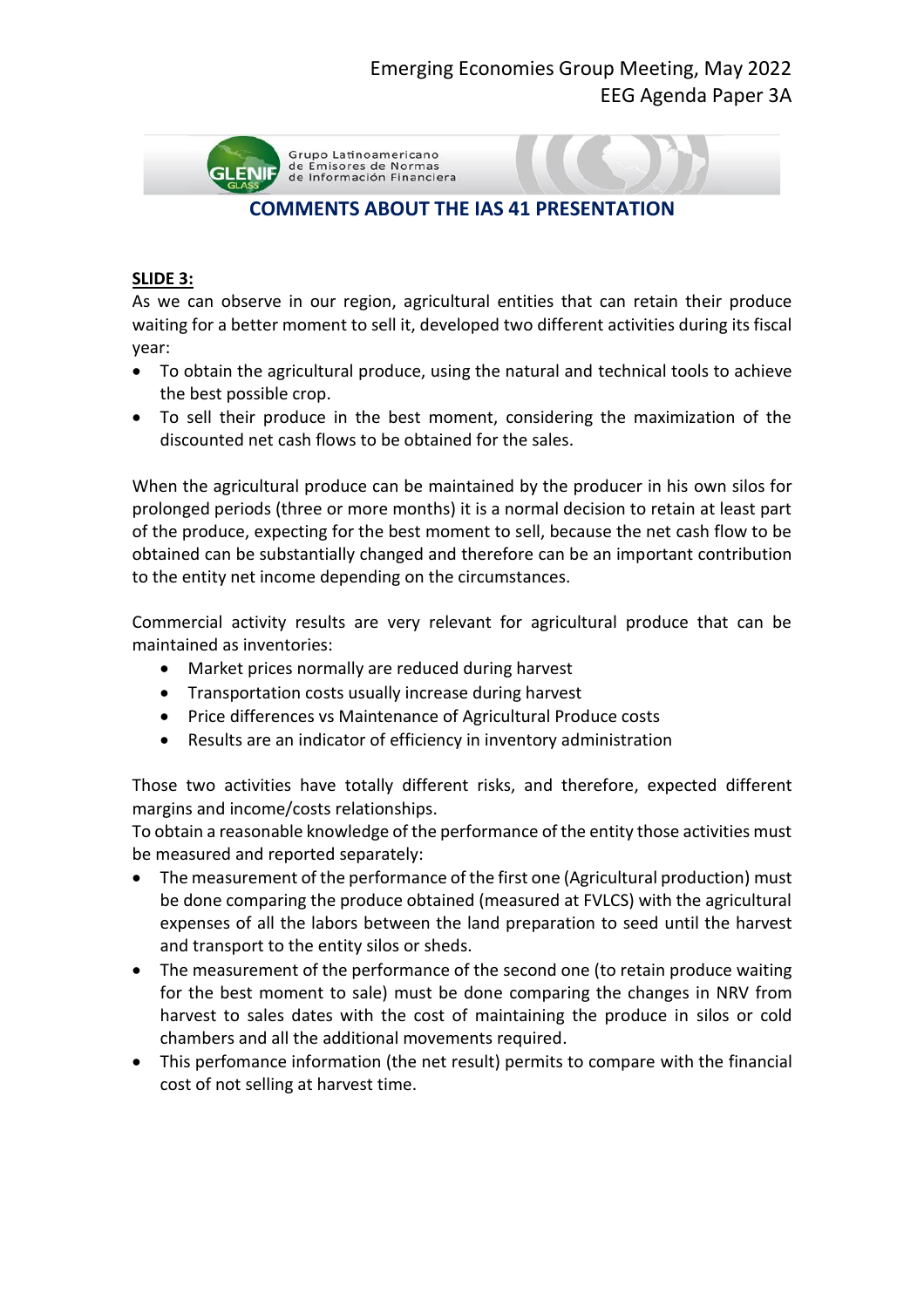

## **COMMENTS ABOUT THE IAS 41 PRESENTATION**

#### **SLIDE 4:**

It is very important to bring useful information to users, to present the whole amount of production as income (\$ 1.800.- in the example) and not only the change in FVLCS (\$ 520.- in the example) compared with the accrued expenses corresponding to the agricultural production. If it is not presented in the face of the income statement at least must be disclosed in the notes in the same way as presented in the example in the slide.

## **SLIDE 5:**

When the nature of the agricultural produce permits the entity to retain it, expecting a better moment to sale, and the entity adopts the method contemplated by IAS 2 (to continue measuring the agricultural produce at NRV) after the harvest till the sale date, all the recognised income is produced by the changes in NRV.

Therefore, the derecognition of the asset as cost of the sales will be the same net amount of the amount of the sales less the costs at point of sales.

#### **SLIDE 6:**

Agricultural cycles sometimes don't coincide within one fiscal year, or the entity agricultural produce has different cycles, and therefore, the results of one fiscal year doesn't include the whole cycle. To better understand the performance of the activity and to obtain reliable information of production costs and income obtained for unit of production is necessary to aggregate the whole information related to the completed cycle.

The mentioned information is necessary to compare with other entities in the same region and activity and with the previous years of the same entity:

- Produce obtained (quantity and amounts)
- Production costs separated by nature of the labors
- Margin obtained by unit of production (hectares, plants, etc.)

#### **SLIDE 7:**

In the example, the net income related to the agricultural production of the whole cycle (\$ 580) is obtained in two different fiscal years. The information related to each different crop only can be obtained if it is included in the disclosure of the composition of the net income by periods and by concepts as included in this slide.